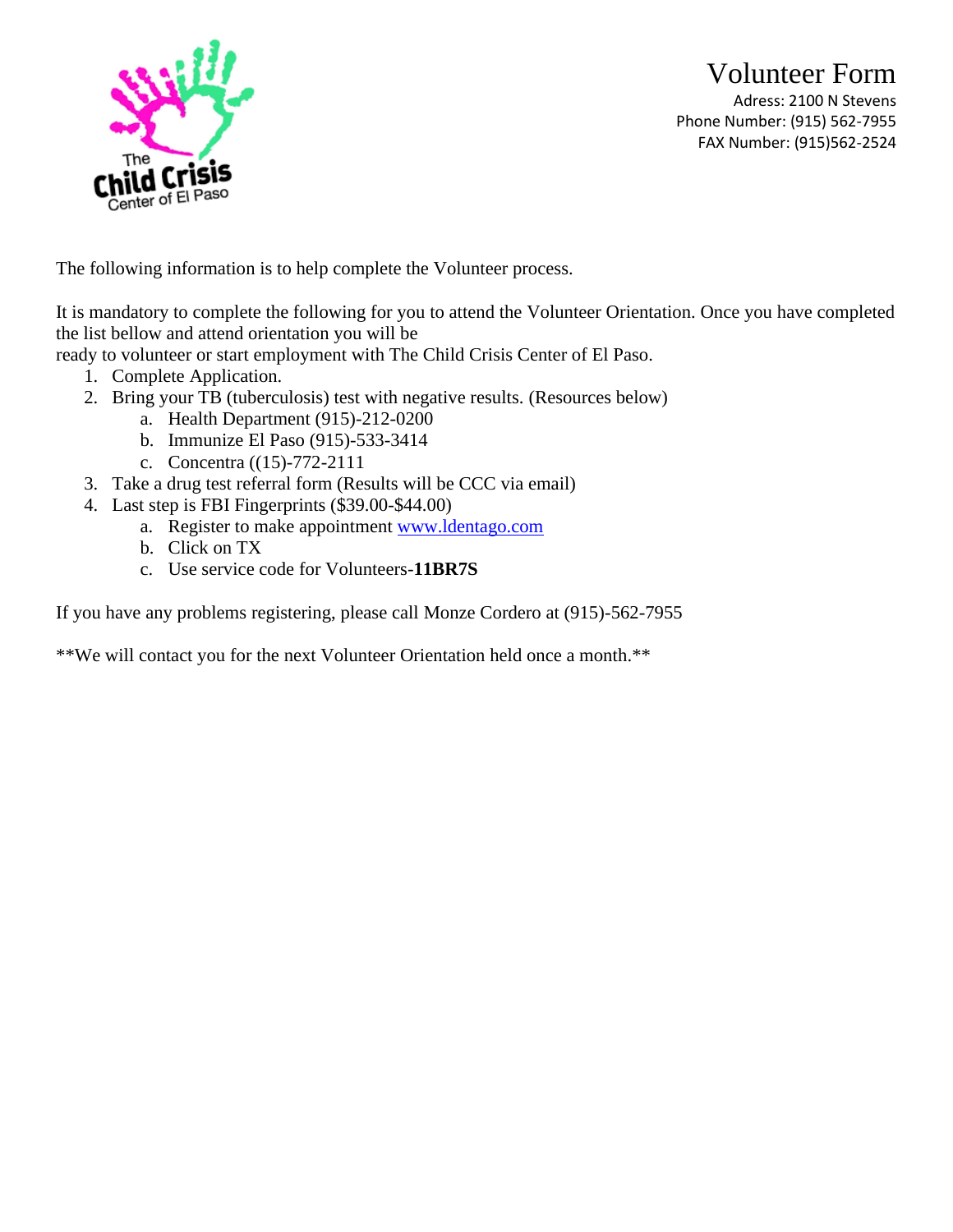# **Volunteer Application**

| First Name:        |        | Last Name:     |           |  |
|--------------------|--------|----------------|-----------|--|
| <b>Today Date:</b> |        | Date of Birth: |           |  |
| Adress:            |        |                |           |  |
| City:              | State: |                | Zip Code: |  |

#### **Employment**

| Place of   |  |        |                | Phone Number:      |           |  |
|------------|--|--------|----------------|--------------------|-----------|--|
| Employment |  |        |                |                    |           |  |
| Title:     |  |        | Can we contact |                    |           |  |
|            |  |        |                | previous employer? |           |  |
| Employers  |  |        |                |                    |           |  |
| Adress:    |  |        |                |                    |           |  |
| City:      |  | State: |                |                    | Zip Code: |  |
|            |  |        |                |                    |           |  |

## **Emergency Contact**

| First Name:   |        | Last Name:    |  |
|---------------|--------|---------------|--|
| Relationship: |        | Phone Number: |  |
| Adress:       |        |               |  |
| City:         | State: | Zip Code:     |  |

### **References**

| First Name:   | Last Name:    |  |
|---------------|---------------|--|
| Relationship: | Phone Number: |  |
| First Name:   | Last Name:    |  |
| Relationship: | Phone Number: |  |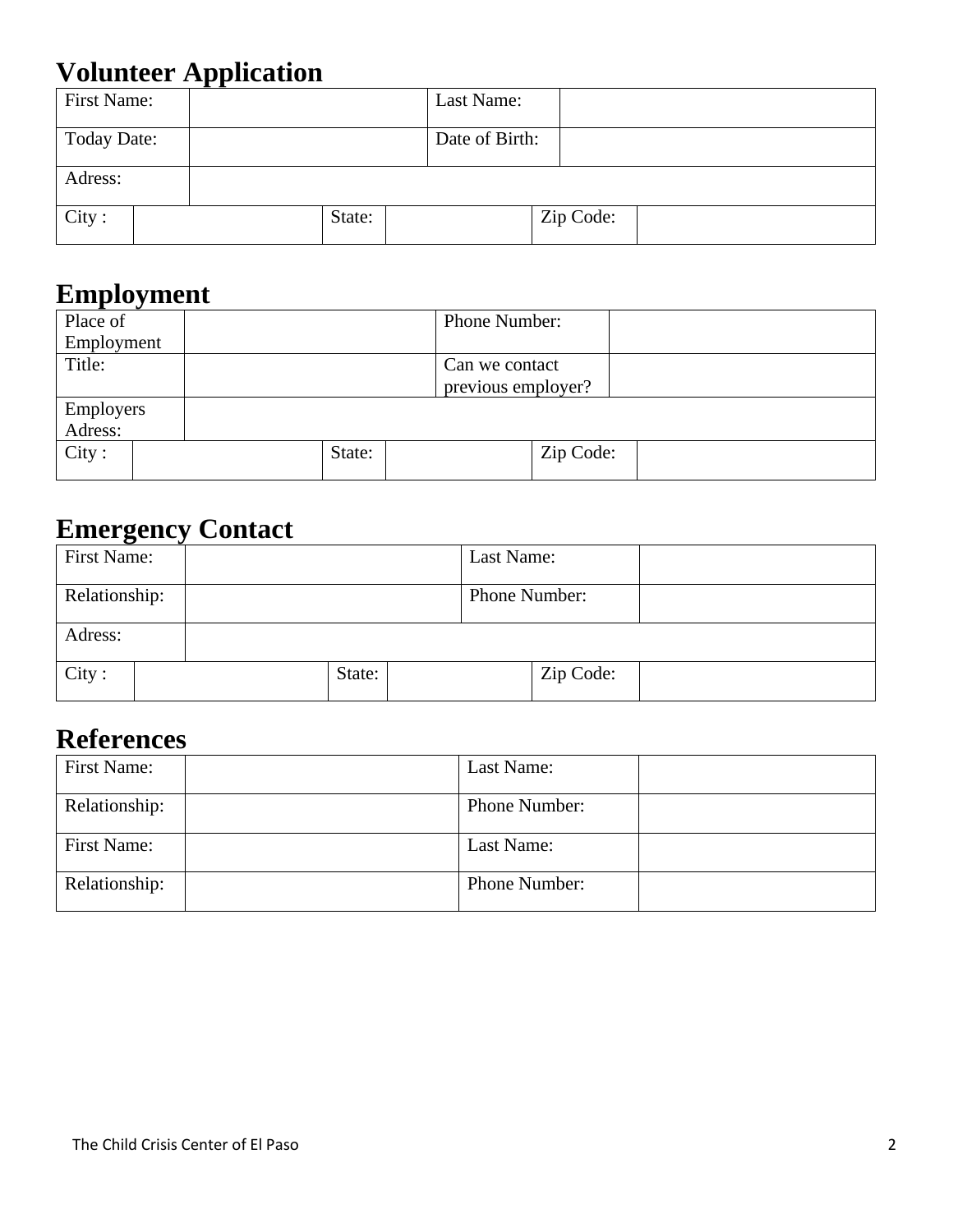### **Child Crisis Center Policies for Volunteers**

- Prospective volunteer/interns are required to attend a 4 hour orientation which is presented once a month.
- Prospective volunteers/interns must sign a confidentiality agreement at the time of application.
- All prospective volunteers/interns must sign a confidentiality agreement at the time of application.
- All prospective volunteers/interns must clear a criminal background and central registry check with fingerprints, negative TB results, and cleared drug screening at their own cost before they may volunteer/intern at The Child Crisis Center of El Paso.
- Volunteer policies are provided to all prospective volunteers/interns at orientation. The policies will be reviewed at orientation.
- At orientation all prospective volunteers/interns must sign a job description. Volunteers/Interns are responsible for signing in/out at the volunteer station.
- All volunteers/interns must wear a name tag or vest provided by center.
- Volunteers/Interns are welcome to attend all training presented by Center Staff. Prior approval must be obtained by the volunteer/intern coordinator.
- Cell phone use must be kept only during break time. Calls should be for emergency or other high priority reasons.
- For use of other office landlines permission must be obtained from staff.
- Use of alcohol while on duty is prohibited. The use of alcohol or discernable smell of alcohol on any volunteer/intern will result termination from volunteer/intern program. Volunteers and interns are welcome to eat with staff and children at the facility.
- All volunteers/interns must speak appropriately around children and staff. Use of profanity or obscene gestures will be grounds for termination.
- Volunteers/Interns must always be in sight of center staff when interacting with children.
- Volunteer/Interns are always under the supervision of center staff.
- Volunteers are not allowed to read logs or children's records. Center staff will provide necessary information to volunteers so they may provide appropriate care to the children.
- Violation of confidentiality policy/agreement shall result in termination.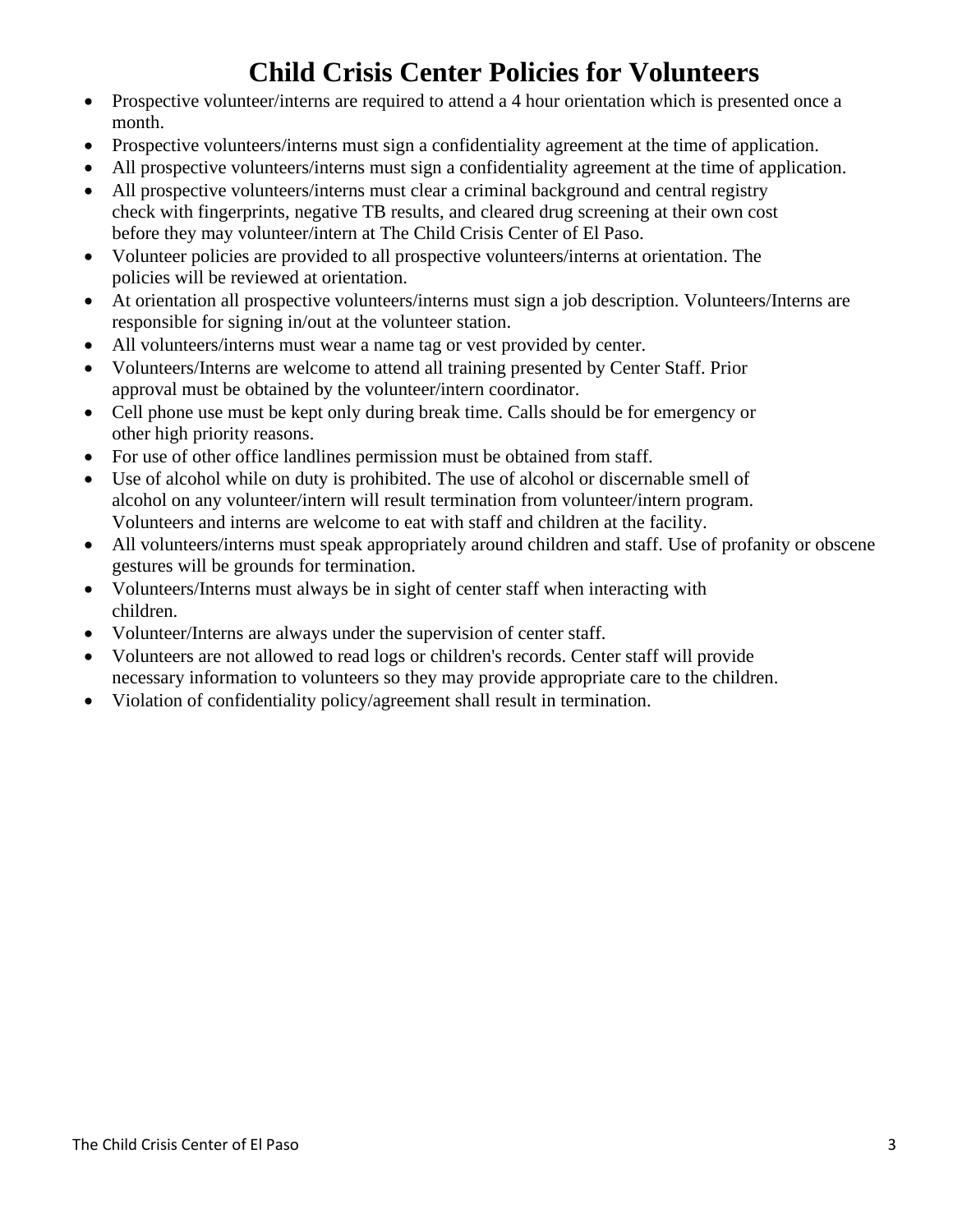#### **Background Disclosure Authorization**

I hereby authorize any investigator or duly accredited of The Child Crisis Center of El Paso bearing this release to obtain any information from schools, residential management, agents, employers, criminal justice agencies, or individuals relating to any activates. This information may include but is not limited to academic, residential, achievement, performance attendance, personal history, disciplinary, arrest, and convictions records. I hereby direct you to release such information upon request of the bearer; I understand that the information released is for official use by the Child Crisis Center and may be disclosed to such third parties as necessary in the fulfillment of official responsibilities.

I hereby release any individual, including record custodians from any and all liability for damages of whatever kind or nature which may at any time result from me on account of compliance, or any attempts to comply, with this authorization.

By my signature I understand the Child Crisis Center will be conducting a background check to include but not limited to professional references and verification of past employments. A criminal background check will be conducted in accordance with the Texas Department of Protective and Regulatory Services licensing standards:

"No one may serve as staff member working with children who has been convicted within the preceding ten years of any felony classified as an offense against the person or the family, or of public indecency or of violation of the Texas Controlled Substance Act, or of any misdemeanor classified as offenses against the person or family or of public indecency, unless the Director of Licensing has ruled that proof of rehabilitation has been established."

| Printed    | Date: |  |
|------------|-------|--|
| Name:      |       |  |
| Signature: |       |  |
|            |       |  |

#### **Consent to Drug/Alcohol Testing**

I understand it is the policy of The Child Crisis Center of El Paso to conduct drug and/or alcohol test of job applicants for the purpose of detecting drug and/alcohol abuse, and that one of the requirements for consideration of employment with The Child Crisis Center of El Paso is the satisfactory passing of the company's/or organization's drug and/or alcohol  $test(s)$ .

For the purpose of being further considered for employment, I hereby agree to submit to a drug and/or alcohol test.

If I am accepted for employment, I agree to take drug and/or alcohol tests whenever requested by the Child Crisis Center of El Paso, and I understand that the taking of such test is a condition of my continued employment.

I also give consent to the testing agency to release to The Child Crisis Center of El Paso and other officially interested parties the result of my tests and other test-related information. At this time I consent to a drug and/or alcohol test.

| Printed    | Date: |  |
|------------|-------|--|
| Name:      |       |  |
| Signature: |       |  |
|            |       |  |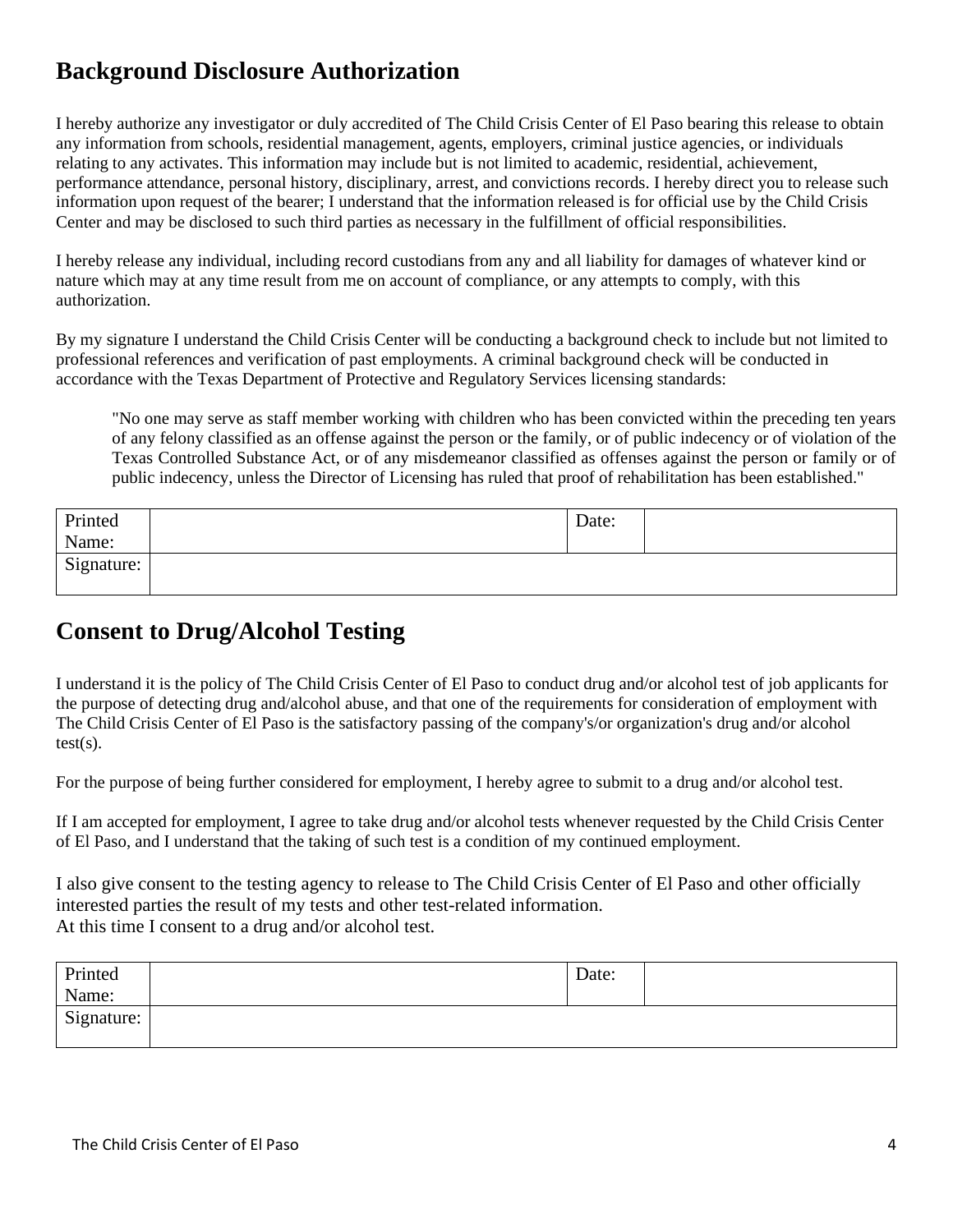## **Dress Code**

Volunteers should wear comfortable and appropriate clothing, for safety purposes high heels, sandals, or open toe shoes are not allowed. Tank tops, spaghetti straps, short skirts, shorts and long tangling jewelry should not be worn. Long hair should be worn up in a bun or tied up in a ponytail.

| Printed    | Date: |  |
|------------|-------|--|
| Name:      |       |  |
| Signature: |       |  |

#### **The Child Crisis Center Statement of Confidentiality**

As a volunteer, I hereby agree, at all times to respect the confidential nature of any and all information I am privileged to know or have access to regarding the children and or parents involved in our program. I further understand that as a volunteer, I have committed responsibility to all parents that place our children in our program Texas Department of Child Protective and Regulatory Services cases/respite care children/parenting education groups, and to respect the anatomy of each individual. I will honor the confidential nature of all that transpired in the center/group sessions whether it be verbal or action related nature. I further understand that I am committed to following The Texas Family Code regarding suspect or revealed child abuse. Any and all suspected abuse is to be reported immediately to the Executive Director of The Child Crisis Center

By my signature bellow, I hereby agree to, and will abide by, all of the terms as I set out in the statement of confidentiality.

| Printed    | Date: |  |
|------------|-------|--|
| Name:      |       |  |
| Signature: |       |  |

| No.<br>Are you volunteering for school credit?<br>Yes |  |                      |  |  |
|-------------------------------------------------------|--|----------------------|--|--|
| Yes please complete the following:                    |  |                      |  |  |
| Name of Instructor:                                   |  | <b>Phone Number:</b> |  |  |
| Number of hours                                       |  |                      |  |  |
| required:                                             |  |                      |  |  |

How did you hear about the Child Crisis Center Volunteer Program?

\_\_\_\_\_\_\_\_\_\_\_\_\_\_\_\_\_\_\_\_\_\_\_\_\_\_\_\_\_\_\_\_\_\_\_\_\_\_\_\_\_\_\_\_\_\_\_\_\_\_\_\_\_\_\_\_\_\_\_\_ Have you ever been convicted of a felony?  $\Box$  No If yes explain?  $\overline{\phantom{a}}$  , and the set of the set of the set of the set of the set of the set of the set of the set of the set of the set of the set of the set of the set of the set of the set of the set of the set of the set of the s Are you currently serving probation?  $\Box$  No If yes explain?  $\overline{\phantom{a}}$  , and the set of the set of the set of the set of the set of the set of the set of the set of the set of the set of the set of the set of the set of the set of the set of the set of the set of the set of the s